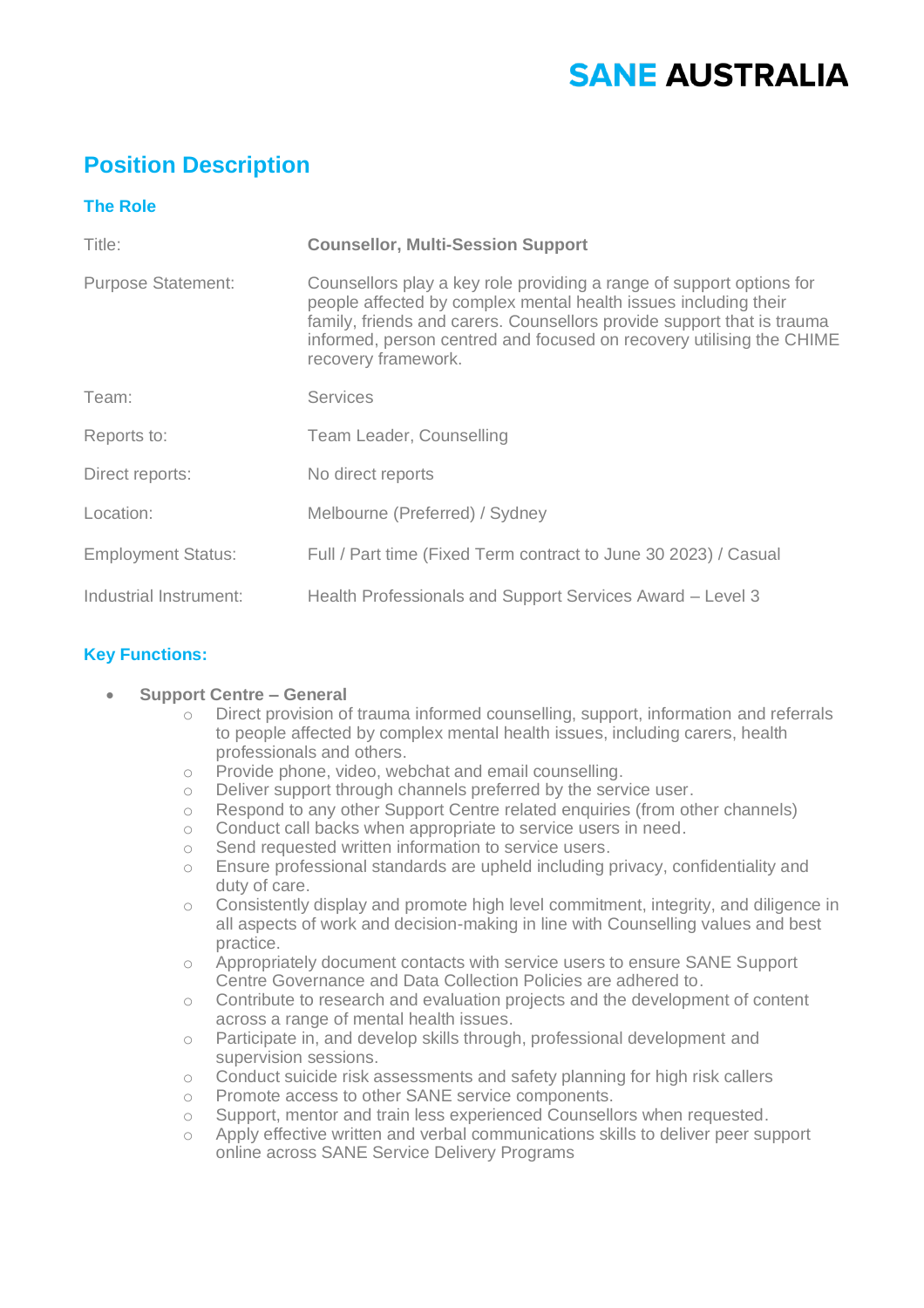- o Document accurate and thorough case notes & incident reports around encounters with service users.
- o Maintain accurate and timely records of contacts and other activities utilising Salesforce, Microsoft Office, The SANE Forums and SharePoint.
- o Uphold ethical guidelines and professional standards including self-care responsibilities, professional boundaries, and service boundaries in collaboration with your manager.

#### **Break down of cross functions**

| Counselling   | Counsellors in the Multi-Session team provide multi session               | 70%      |  |
|---------------|---------------------------------------------------------------------------|----------|--|
| — Multi       | counselling within the agreed model of care and clinical governance       |          |  |
| Session       | standards. Including accountabilities to:                                 |          |  |
|               | Facilitate support planning meeting with clients and support<br>$\circ$   |          |  |
|               | persons.                                                                  |          |  |
|               | o Schedule multi-session counselling.                                     |          |  |
|               | o Provision of multi-session counselling in accordance with               |          |  |
|               | practice standards.                                                       |          |  |
|               | Signpost clients to external services where need arises                   |          |  |
| Counselling   | Counsellors in the Drop-In Support team provide single session trauma     | 30%      |  |
| - DropIn      | informed counselling within a clinical governance framework. Including    |          |  |
|               | accountabilities to:                                                      |          |  |
|               | o Undertake initial assessment to determine clients immediate             |          |  |
|               | and medium term needs                                                     |          |  |
|               | Provision of drop-in support counselling in accordance with<br>$\circ$    |          |  |
|               | practice standards                                                        |          |  |
|               | o Facilitate client referrals to SANE Services including multi-           |          |  |
|               | session counselling                                                       |          |  |
|               | Signpost clients to SANE Welcome Team and/or external<br>$\circ$          |          |  |
|               | services where need arises                                                |          |  |
| Online        | Moderate conversations on SANE Australia lived experience<br>$\circ$      | As       |  |
| <b>Forums</b> | and carers forums according to current policy and procedures              | required |  |
|               | Assess risk and ensure compliance with SANE Australia's duty<br>$\circ$   |          |  |
|               | of care and relevant policies and procedure                               |          |  |
|               | Capture, remove and document non-permissible content, based<br>$\circ$    |          |  |
|               | on the Community Guidelines                                               |          |  |
|               | Attend to feedback/emails; replying, forwarding to appropriate<br>$\circ$ |          |  |
|               | individuals for action and following up as required                       |          |  |

#### • **Quality and Safety**

- o Create, maintain, and foster a safe and mentally healthy workplace at all times.
- o Maintain compliance in relation to information security standards and relevant compliance frameworks.

#### • **People and Culture**

- o Embrace the SANE Australia values in everything you do.
- o Maintain respectful relationships and communications with all SANE Australia team members, partners and supporters.
- o Value the strengths of team members, partners and supporters, and contributing to an environment where all strengths are valued.
- o Adhere to SANE's policies and procedures.

#### **Key Relationships:**

 $\circ$  N/A

#### **Essential Requirements - Key Selection Criteria:**